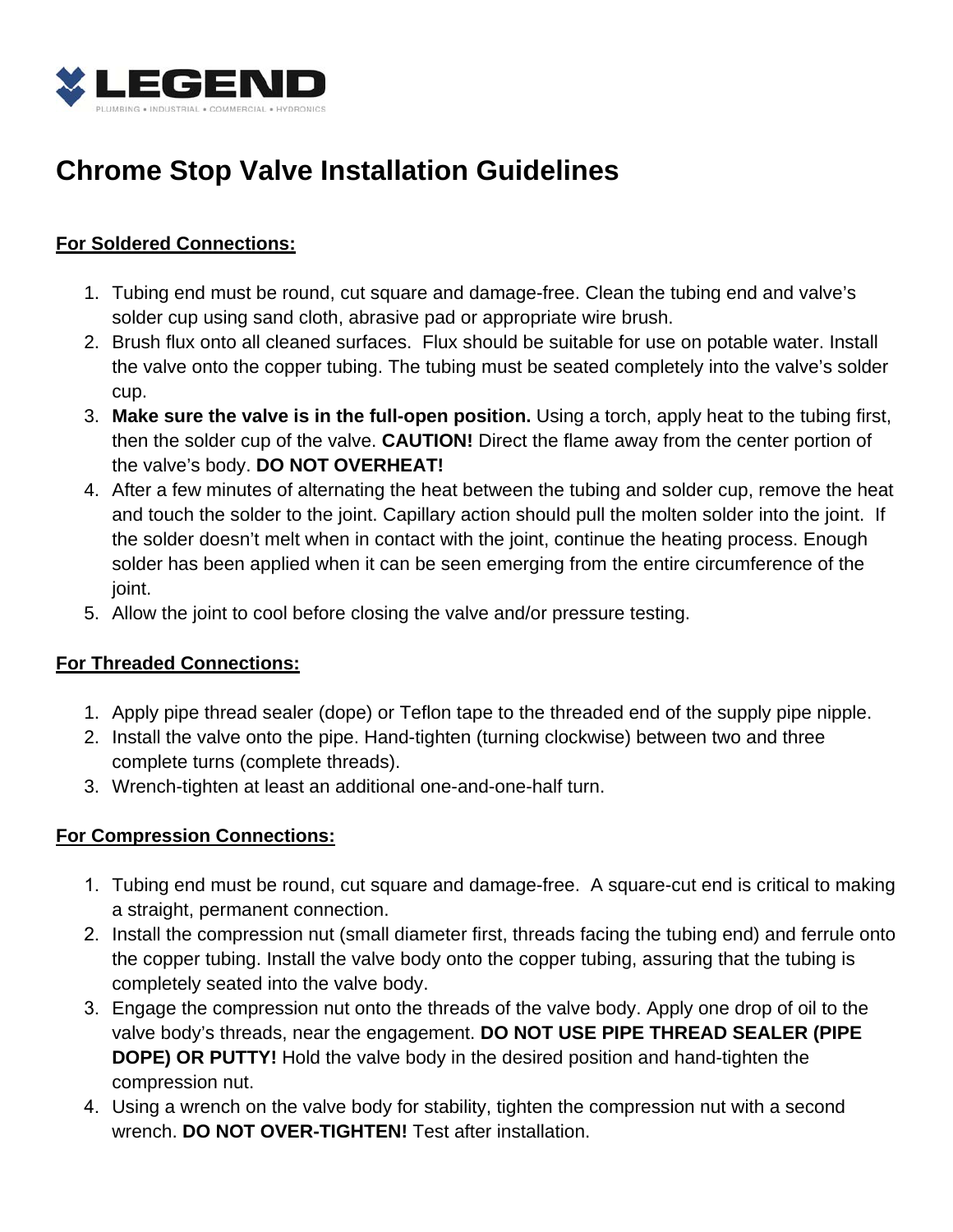

#### **Chrome Stop Valve Installation Guidelines (continued)**

### **For Solvent Weld Connections:**

- 1. CPVC tubing end must be round, cut square and damage-free. Remove the compression nut assembly from the inlet side of the valve body. Carefully remove the CPVC socket adapter from the compression nut, taking care not to lose or damage the tapered gasket affixed to the end of the adapter.
- 2. Install the compression nut (small diameter first, threads facing the tubing end) onto the end of the CPVC tubing.
- 3. Using CPVC cement conforming to ASTM F493, prime and cement the tubing end and inside cup of the socket adapter. **CAUTION!** Do not allow cement to come into contact with the tapered gasket!
- 4. With a slight twisting motion, install the socket adapter onto the CPVC tubing end, holding it in place for a few seconds.
- 5. Install the valve body in the desired position, onto the tapered gasket of the installed socket adapter.
- 6. Engage, then hand-tighten the compression nut onto the threads of the valve body.
- 7. Using a wrench on the valve body for stability, tighten the compression nut with a second wrench an additional quarter-turn. **DO NOT OVER-TIGHTEN!** Test after installation.
	- Tubing end (whether copper or CPVC) must be of the proper length, round, cut square and free from damage, debris, contamination, deep scratches, etc.
	- Valve must be in the **full-open position** when installing.

#### **PEX Inlet Connections:**

(ASTM F1807) PEX Inlet Connections

- 1. Cut  $PEX<sup>1</sup>$  tubing perpendicular to length of tubing.
- 2. Slide PEX copper ring or stainless steel clamp onto the end of the PEX tube.
- 3. Insert the stop's inlet end into the end of tubing fully up to shoulder.
- 4. Refer to the tool manufacturer's directions for the proper technique to crimp the copper ring or cinch the clamp, as each tool may vary.

Compression End Connection

- 1. Install the compression nut and ferrule onto the copper or plastic riser.
- 2. Engage and hand-tighten the nut onto the valve body. Apply one drop of oil to the valve body's threads, near the engagement. **DO NOT USE PIPE THREAD SEALER (PIPE DOPE) OR PUTTY!** Using two wrenches tighten the compression nut one additional turn. **DO NOT OVER-TIGHTEN**!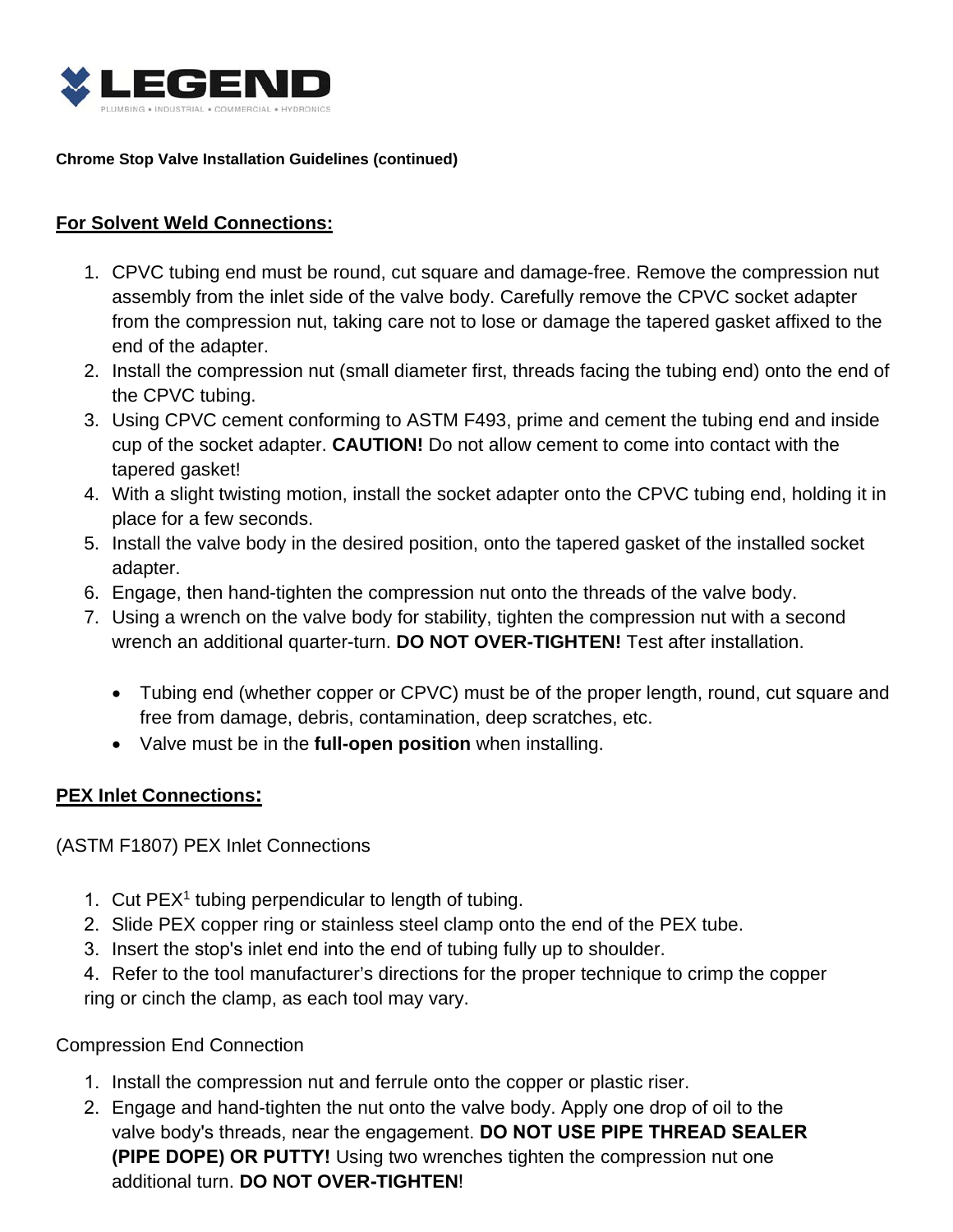

#### **Chrome Stop Valve Installation Guidelines (continued)**

Tools needed: tube cutter, crimp or cinch tool and wrenches. Assemble supply stop in accordance with the PEX tool manufacturer's instructions.

<sup>1</sup> Installer must verify with the tube manufacturer that the PEX tubing complies with ASTM F 876 and F 877, that the PE-RT tubing complies with ASTM F 2769 and both are compatible with the ASTM F 1807 fitting system.

## **Cold Expansion PEX Inlet Connections:**

Cold Expansion (ASTM F1960) PEX Inlet Connections

- 1. Cut PEX<sup>1</sup> tubing perpendicular to length of tubing.
- 2. Slide PEX reinforcement ring onto the end of the PEX tube.
- 3. Refer to the tool manufacturer's directions for proper expansion technique as each tool may vary.
- 4. Insert the stop's inlet end into the expanded end of tubing fully up to shoulder.

#### Compression End Connection

- 1. Install the compression nut and ferrule onto the copper or plastic riser.
- 2. Engage and hand-tighten the nut onto the valve body. Apply one drop of oil to the valve body's threads, near the engagement. **DO NOT USE PIPE THREAD SEALER (PIPE DOPE) OR PUTTY!** Using two wrenches tighten the compression nut one additional turn. **DO NOT OVER-TIGHTEN**!

Tools needed: tube cutter, expansion tool and wrenches. Assemble supply stop in accordance to the PEX cold expansion tool manufacturer's instructions.

<sup>1</sup> Installer must verify with the tube manufacturer that the PEX tubing complies with ASTM F 876 and F 877, that the PE-RT tubing complies with ASTM F 2769 and that both are compatible with the ASTM F 1960 cold expansion fitting system.

#### **Push Fit Inlet Connections:**

Insta-Loc™ and Insta-Loc II™ Push fit (ASSE 1061) Inlet Connections

- 1. For installation onto Types L or M copper, PEX, PE-RT or CPVC tubing types.
- 2. Cut and mark the tubing end to the required length, accounting for the 1" (Insta-Loc™) or 15/16"(Insta-Loc II™) insertion depths.
- 3. Remove all sharp edges, burrs and debris. Verify that the end is undamaged, round and cut square. Re-cut if imperfections exist.